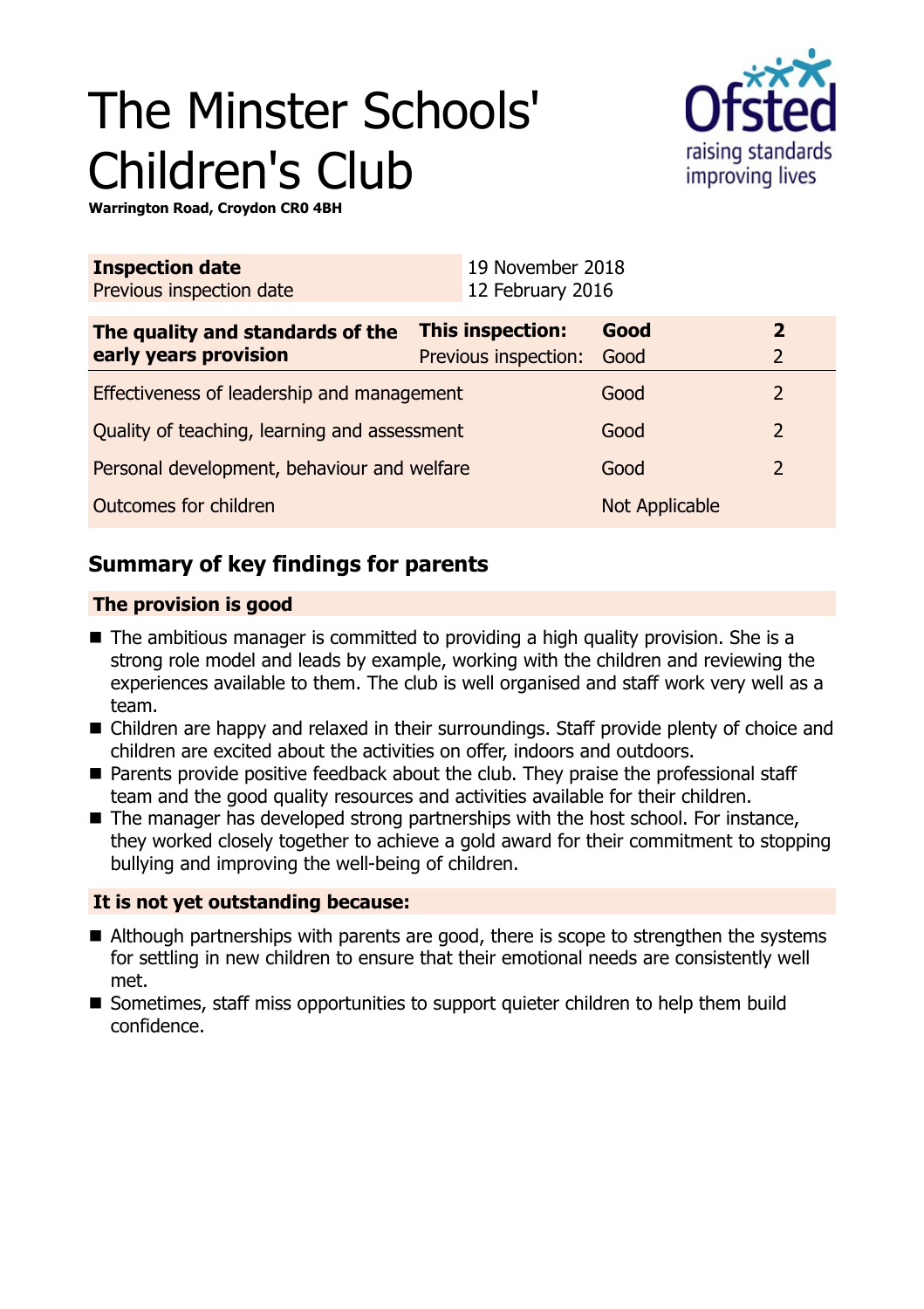## **What the setting needs to do to improve further**

#### **To further improve the quality of the early years provision the provider should:**

- $\blacksquare$  develop even further, the systems for working with new parents to enhance the quality of settling in procedures to consistently support all children's emotional needs.
- $\blacksquare$  develop systems in support of working with quieter children more effectively to help build their confidence.

#### **Inspection activities**

- The inspector had a meeting with the provider. She viewed relevant documentation and reviewed evidence of suitability of staff working in the provision.
- $\blacksquare$  The inspector spoke to children and staff at appropriate times throughout the inspection.
- The inspector observed activities indoors and outdoors and assessed the quality of the interactions between staff and children.
- $\blacksquare$  The inspector spoke to parents during the inspection, and took account of their views.
- $\blacksquare$  The inspector visited areas of the premises used by the club.

**Inspector** Nicola Edwards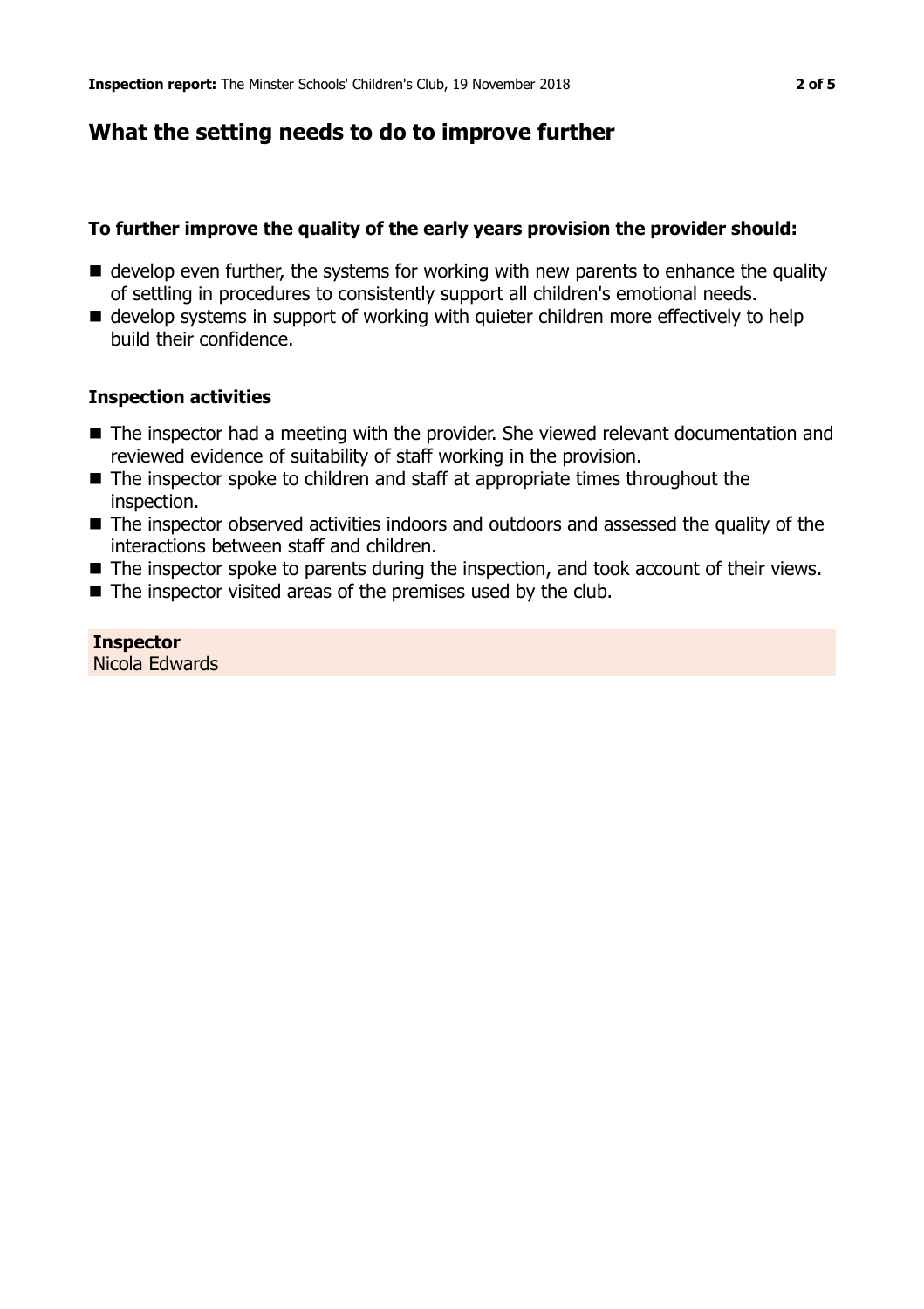## **Inspection findings**

#### **Effectiveness of leadership and management is good**

The arrangements for safeguarding are effective. The manager ensures that all staff have a secure knowledge of the potential signs and symptoms of abuse. Staff know their responsibilities to report any concerns about a child's safety or well-being. They recognise and know what to do should a child be at risk from extreme ideas or views. There are robust procedures for recruitment, induction and ongoing training. Staff are fully aware of their roles and responsibilities. The manager is passionate about developing staff's professional knowledge. She has implemented effective systems for peer observation and supervision. Staff are well qualified and regularly attend training to develop the quality of activities and interactions with children further. The manager regularly evaluates the club and is clear of the current strengths and areas of development. She aspires to be outstanding and has established a culture of reflection where staff are passionate about developing their practise.

#### **Quality of teaching, learning and assessment is good**

Staff offer a good balance of adult-led and child-led activities to children. Staff plan activities and experiences across all areas of learning and build on what children have been learning at school. For instance, children eagerly cut out and decorate their own gingerbread men and are excited to recite familiar lines from the story. Staff encourage all children to access a wide range of good quality resources independently. They praise all children for their achievements. Some children enjoy developing their physical skills as they practice hitting tennis balls with rackets and kicking footballs. Others use their imaginations as they explore their 'garden centre' and build homes for butterflies and insects. Interactions between staff and children are strong. Older children listen carefully to staff's instructions as they take part in group quizzes. They are excited to collaborate as a team to work out the answers to each question.

#### **Personal development, behaviour and welfare are good**

Staff are strong role models, they have high expectations of the children and know them well. Children's behaviour is very good, they are kind and respectful to one another. Staff ensure that all areas of the club are safe. They are effectively deployed, children are supervised well and staff ensure that there are good levels of support available. Since the last inspection, the manager and staff have reorganised the club's rooms to help children take ownership and feel more secure. Healthy lifestyles are well promoted. Children are offered healthy and nutritious meals and enjoy daily opportunities to enjoy the fresh air. Staff encourage children to develop their understanding about their wider community. For instance, children enjoy creating colourful art displays to celebrate local events and traditions in their base rooms.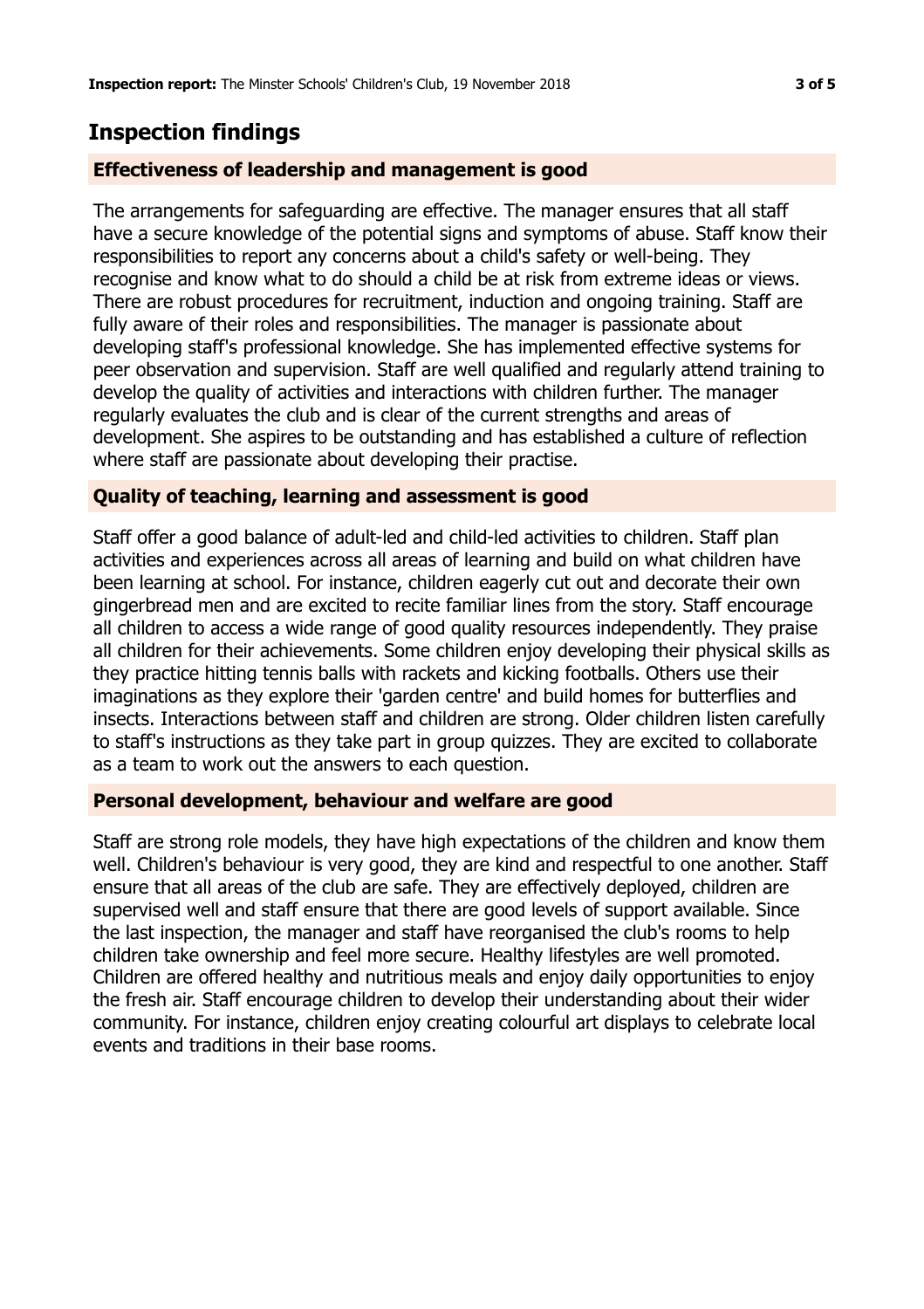### **Setting details**

| Unique reference number                             | EY100681                                                                             |  |
|-----------------------------------------------------|--------------------------------------------------------------------------------------|--|
| <b>Local authority</b>                              | Croydon                                                                              |  |
| <b>Inspection number</b>                            | 10062349                                                                             |  |
| <b>Type of provision</b>                            | Out-of-school day care                                                               |  |
| <b>Registers</b>                                    | Early Years Register, Compulsory Childcare<br>Register, Voluntary Childcare Register |  |
| Day care type                                       | Childcare on non-domestic premises                                                   |  |
| <b>Age range of children</b>                        | $4 - 11$                                                                             |  |
| <b>Total number of places</b>                       | 66                                                                                   |  |
| Number of children on roll                          | 165                                                                                  |  |
| Name of registered person                           | The Minster Schools' Children's Club                                                 |  |
| <b>Registered person unique</b><br>reference number | RP901937                                                                             |  |
| <b>Date of previous inspection</b>                  | 12 February 2016                                                                     |  |
| <b>Telephone number</b>                             | 02086885844                                                                          |  |

The Minster Schools' Children's Club registered in 2002. It operates from a building in the grounds of The Minster Schools' in the London Borough of Croydon. The club operates from 7.45am to 9am and from 3pm to 6.15pm during term time. There are 21 members of staff, eleven of whom hold an appropriate qualification.

This inspection was carried out by Ofsted under sections 49 and 50 of the Childcare Act 2006 on the quality and standards of provision that is registered on the Early Years Register. The registered person must ensure that this provision complies with the statutory framework for children's learning, development and care, known as the early years foundation stage.

Any complaints about the inspection or the report should be made following the procedures set out in the guidance Complaints procedure: raising concerns and making complaints about Ofsted, which is available from Ofsted's website: www.ofsted.gov.uk. If you would like Ofsted to send you a copy of the guidance, please telephone 0300 123 4234, or email [enquiries@ofsted.gov.uk.](mailto:enquiries@ofsted.gov.uk)